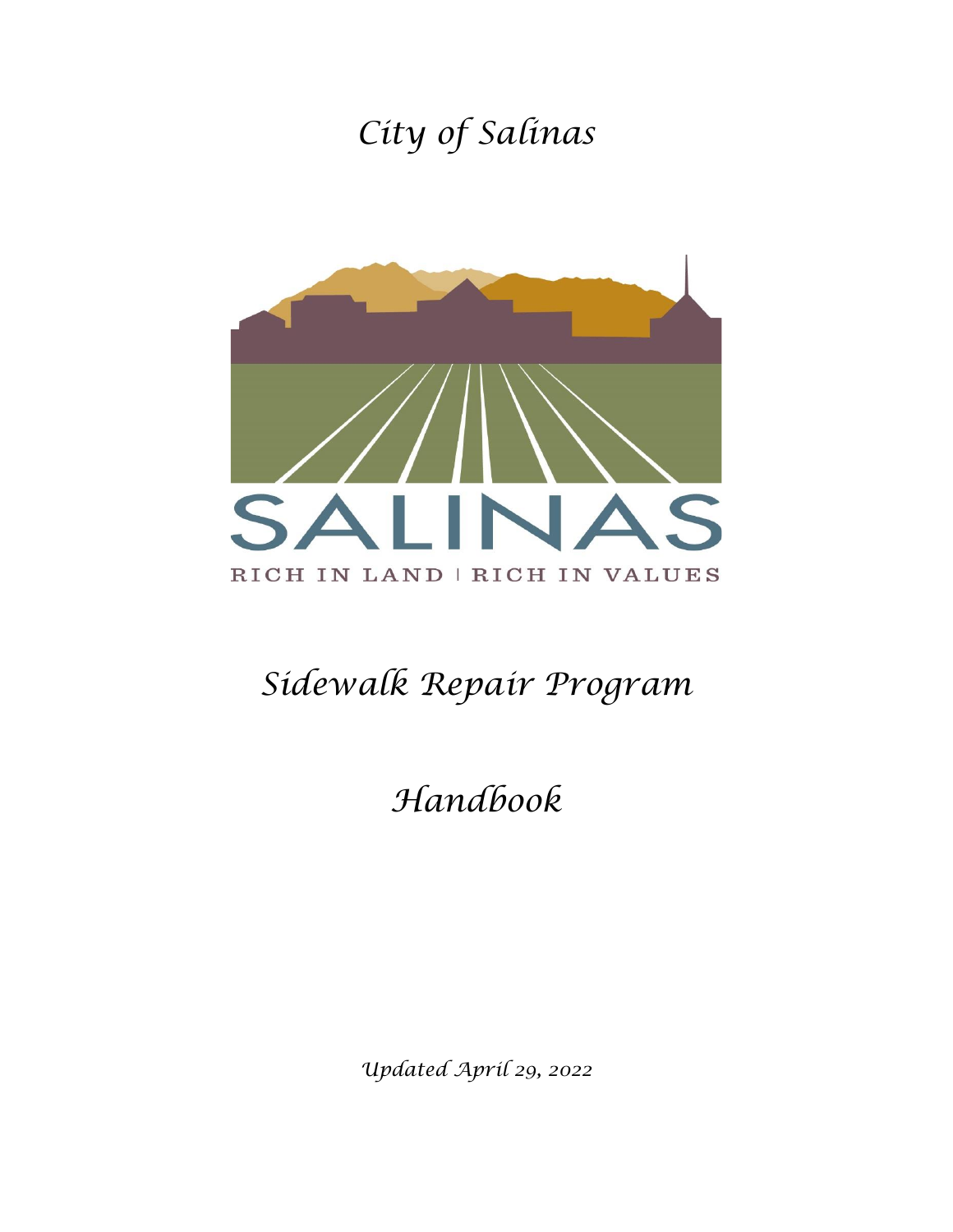### **50/50 Sidewalk Replacement Program**

Thank you for your interest in replacing the sidewalk or curb and gutter adjacent to your property. The procedures for completing this work are listed below. The Sidewalk Repair Program will pay for up to half of a curb, gutter, or sidewalk repair up to a maximum of two thousand, five hundred dollars (\$2,500.00). There is a limited amount of money available for the program and each city council district will receive an equal share. In the fourth quarter of the fiscal year, unused funds will be distributed on a first come first served basis.

#### **PROCEDURE**:

- 1. **REQUEST AN EVALUATION**. The property owner may make a request to have the City conduct a sidewalk, curb, or gutter evaluation. Please contact the Environmental  $\&$  Maintenance Services Division at (831) 758-7233, or download **Salinas Connect** mobile app. You can find the app on Google Play or the App Store. You may also visit the [City of Salinas](https://www.cityofsalinas.org/) website
- 2. **MEET WITH A CITY REPRESENTATIVE** to determine the work covered by the program.
- 3. **OBTAIN BIDS FOR THE WORK FROM 3 CONTRACTORS** that have valid State of Califronia contractor's license (A, B, C-8, C-12), Workers' Compensation Insurance, and a current City of Salinas Business License. A partial list of contractors can be found on the City's website.

[http://www.cityofsalinas.org/our-city-services/public-works/pw-maintenance-services/sidewalk](http://www.cityofsalinas.org/our-city-services/public-works/pw-maintenance-services/sidewalk-repair-procedures)[repair-procedures](http://www.cityofsalinas.org/our-city-services/public-works/pw-maintenance-services/sidewalk-repair-procedures)

- 4. **REVIEW THE BIDS WITH THE CITY** to select the lowest responsible bid. The amount of reimbursement is based on the lowest responsible bid.
- 5. **THE OWNER ENTERS INTO A CONTRACT WITH THE CHOSEN CONTRACTOR** and a copy of the contract or agreement is given to the City before any work is done.
- 6. **A CITY REPRESENTATIVE AND THE CHOSEN CONTRACTOR MEET** to determine the work to be accomplished.
- 7. **TREE EVALUATION**. If a City tree has caused sidewalk damage. The City will determine if the tree is in need of removal and replacement, at no cost to the property owner.
- 8. **THE WORK TO BE PERFORMED MUST MEET CITY OF SALINAS STANDARDS** and must be inspected and approved.
- 9. **THE PROPERTY OWNER HAS TWO OPTIONS FOR PAYMENT**.
	- a. The property owner may pay the contractor in full for all repairs and receive a reimbursement from the City of Salinas for the City's portion of the repair costs upon receipt and approval of the final invoice from the contractor.
	- b. The property owner may pay the contractor the owner's portion of the repair cost and have the City pay the contractor directly for the City's portion of the repair costs upon verification of payment by the property owner.

Other considerations: If curb and gutter are to be replaced by the property owner, the City will replace the asphalt tie-in to the new curb at no cost to the property owner.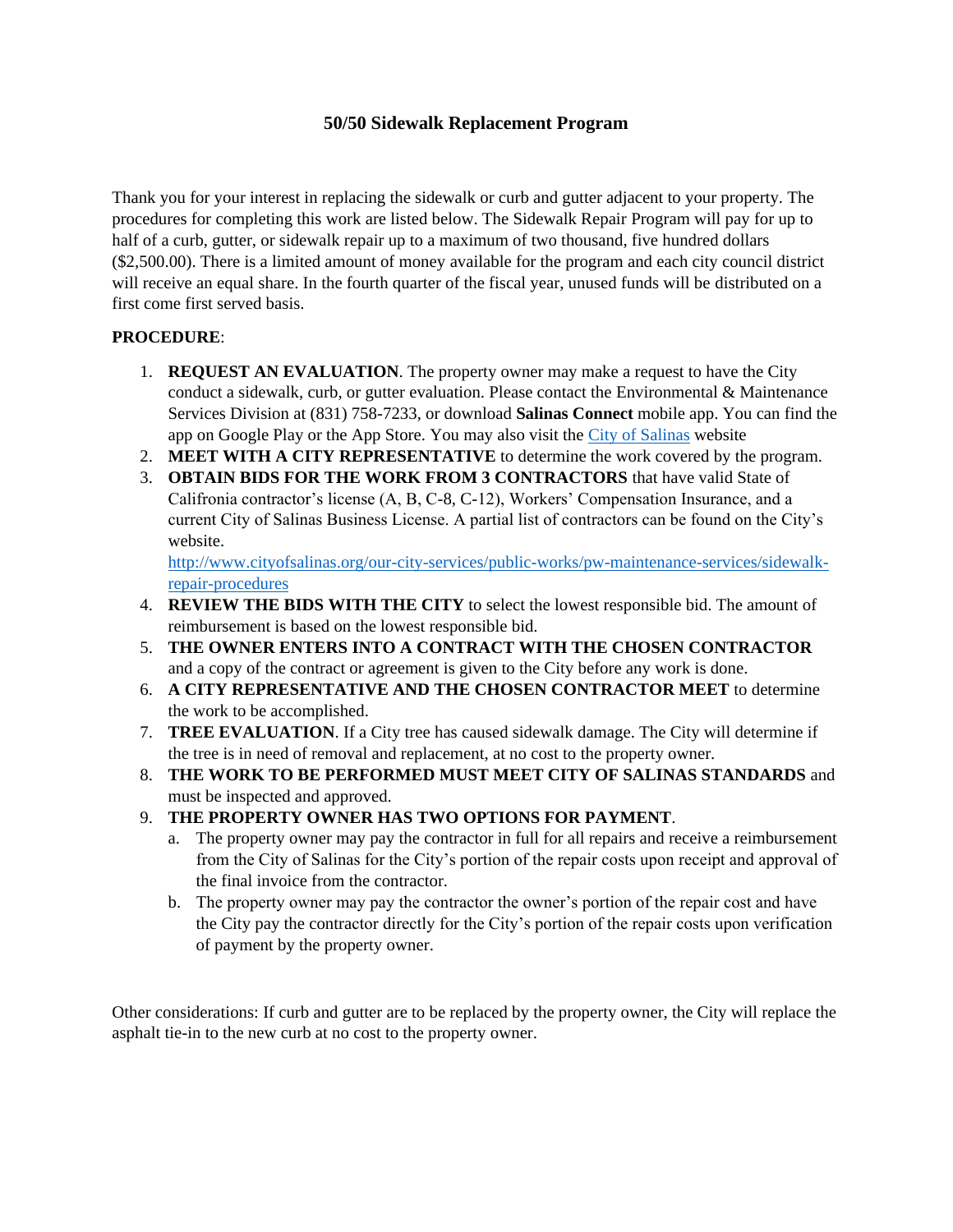HEMI's Landscaping & Concrete A&A Contruction Company 446 Boronda Road 820 Park Row #551 Salinas, CA 93907 Salinas, CA 93901 (831) 594-6182 (831) 594-3095

(831) 3204502 (831) 905-7205

Don Chapin Company Inc. 560 Crazy Horse Canyon Road Salinas, CA 93907 (831) 449-4273

Golz Contruction Alfredo's Concrete 101 Hunter Lane 690 Old Stage Road Salinas, CA 93908 Salinas, CA 93908

This is a City maintained list of contractors qualified to perform sidewalk repair (Note: The City is not recommending any specific contractor on this list. It is for informational use only). Other informational sources such as the yellow pages may be used to obtain a qualified contractor. Any contractos performing sidewalk repair work must have a City of Salinas Business License and California State License (Class A or C-8).